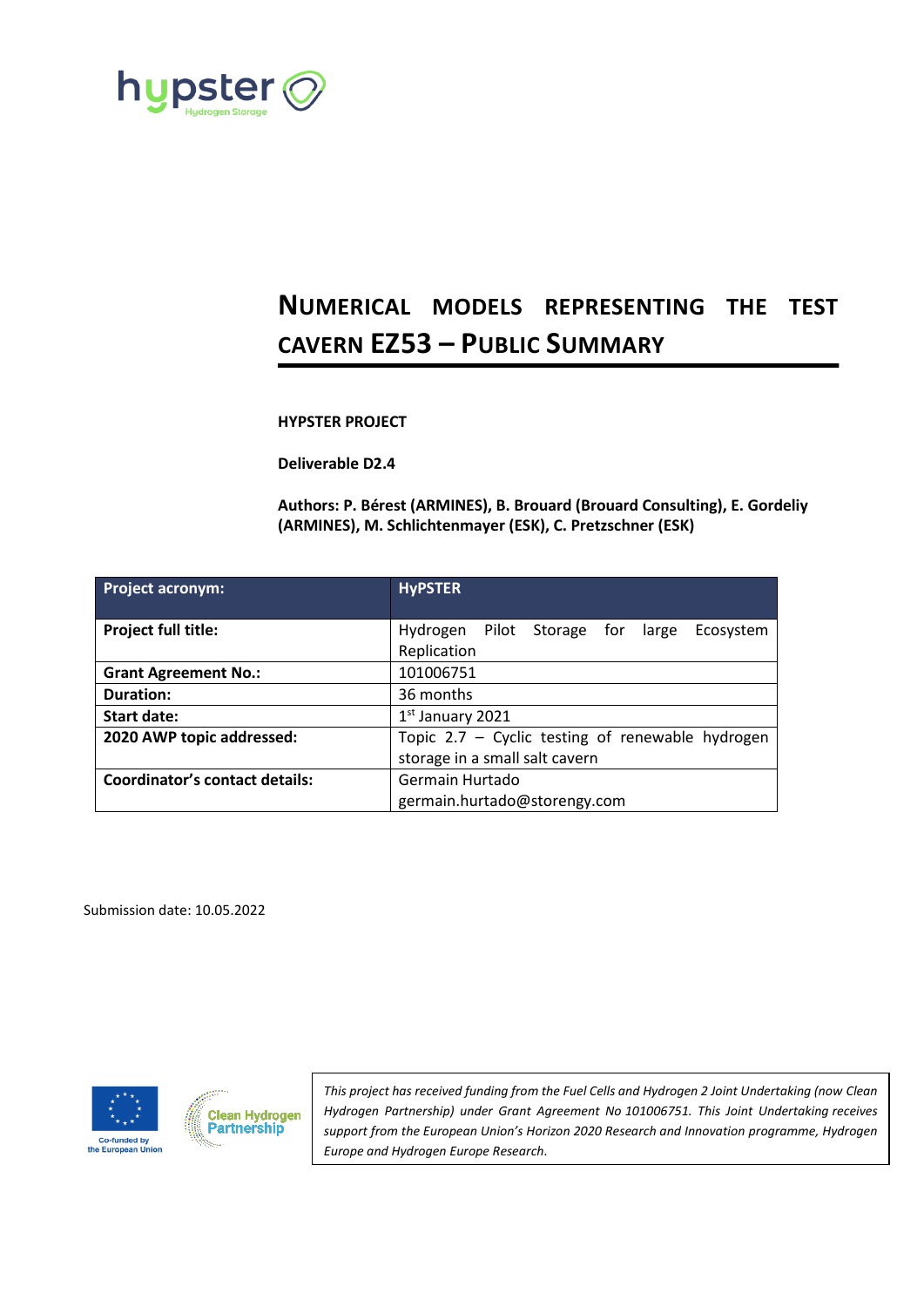

# **1. PUBLIC SUMMARY**

HyPSTER is the first EU-supported project aiming for large scale green hydrogen underground storage in salt caverns. The demonstration facility will be built at Etrez in France. The WP2.1 of Hypster project aims at proving the suitability of models to simulate the complex behaviour of hydrogen-filled salt caverns.

EZ53 was leached out in Spring 1982 from the upper layer of the Oligocene bedded salt formation at Etrez, Ain, France, where Storengy operates a natural gas storage. Because of changes in the gas market, it was decided to end cavern leaching at an early stage, before EZ53 reaches its planned final shape. For this reason, EZ53 has not been used for storage; it was available for testing [\(Figure 1\)](#page-4-0). Among others, several outflow tests and a 12-year long abandonment test (supported by the SMRI) were performed (Hugout, 1984; Brouard, 1998; Bérest et al., 2001; Bérest et al., 2010; Bérest et al., 2011). They provided a fair picture of cavern creep closure, both transient (following an abrupt cavern pressure change) and steady state (after a long quiescent period).

### **Part 1 – CHARACTERISTICS AND HISTORY OF EZ53**

The first part of the deliverable (Sections 4 to 11) describes the information gathered during these tests [\(Figure](#page-4-0)  [1\)](#page-4-0), which is used in the following parts to calibrate the parameters of the constitutive law.

### **Part 2 – CALIBRATION OF EZ53 PARAMETERS**

The second part of the deliverable (Sections 12 to 13) is dedicated to the calibration of thermal and mechanical parameters which will be used for further computations The dedicated 2D version of LOCAS software allows computing the thermal and mechanical behavior of an axisymmetrical cavern [\(Figure 2\)](#page-5-0). At the beginning of the computation, several parameters are poorly known. An optimization procedure (several thousands computations are performed, and the computation time is more than two weeks) allows refining the values of the parameters to reach the best fit against in situ data. In the case of the mechanical optimization, several constitutive laws are tested against the results of the (transient) Hugout's test and the 1995 outflow tests performed during a quieter period. For both performed tests, the calibration results show the best match with the Munson-Dawson creep law. For the other creep laws (Lubby2 and Lemaitre), the automatic calibration yielded a less accurate history matching. The Munson-Dawson constitutive law provides a very good fit and can be used confidently for further computations.

 $\checkmark$  The thermal parameters have been calibrated and the following values were found:

$$
\begin{cases}\nT_{\infty} = 45 \text{ °C} & T_i = 27.1 \text{ °C} & Q_{\text{geo}} = 62.8 \text{ mW/m}^2 \\
C_{\text{salt}} = 886 \text{ J/kg-K} & k_{\text{salt}} = 2.01 \times 10^{-6} \text{ m}^2\text{/s} & K_{\text{salt}} = 3.85 \text{ W/m-K}\n\end{cases}
$$

- $\checkmark$  Numerical computations using LOCAS, taking into account the actual shape of the cavern, were performed assuming a Poisson's ratio  $v = 0.25$  and the elastic modulus was back-calculated to be  $E = 16,809$  MPa.
- $\checkmark$  The following set of parameters were fitted for the Munson-Dawson creep law:

| $A = 0.311$ /MPa <sup>n</sup> -yr                                                  | $n = 3.498$ $Q/R = 4100 \text{ K}$ |  |
|------------------------------------------------------------------------------------|------------------------------------|--|
| $K_0 = 7.91 \times 10^{-7}$ /MPa <sup>m</sup> $\alpha_w = 25.16$ $\beta_w = 4.447$ |                                    |  |
| $m = 2.513$                                                                        | $\delta = 0.341$ $c = 0.00902 / K$ |  |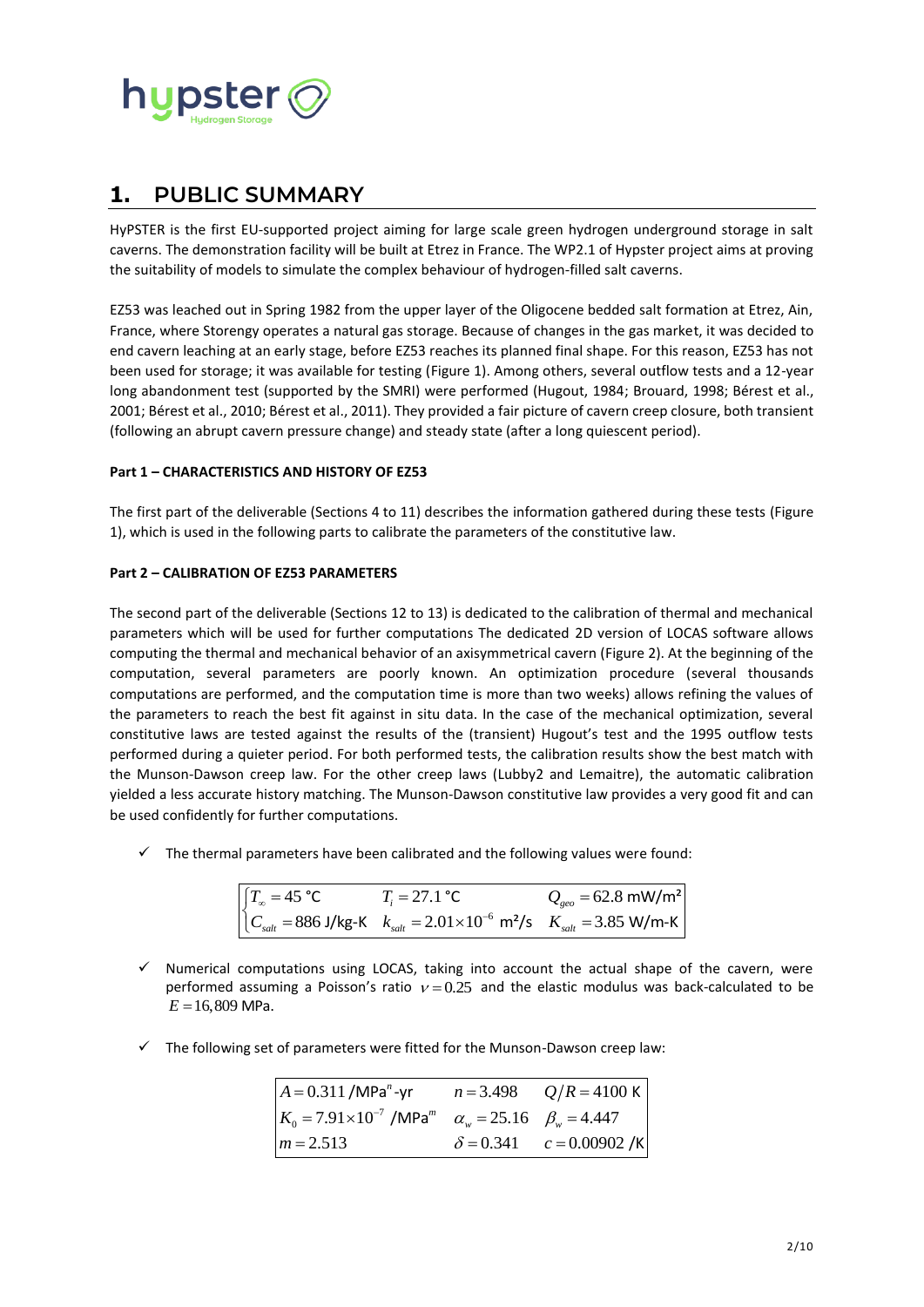

| $\checkmark$ The following set of parameters were fitted for the Lubby2 creep law: |  |                                                                                                                          |                                           |  |
|------------------------------------------------------------------------------------|--|--------------------------------------------------------------------------------------------------------------------------|-------------------------------------------|--|
|                                                                                    |  | $\int GK_0 = 40,290 \text{ MPa}$ $\eta K_0 = 879,007 \text{ MPa}.$ day $\eta M_0 = 7.92 \times 10^{14} \text{ MPa}.$ day |                                           |  |
| $k_1 = -0.297$ /MPa $k_2 = -0.233$ /MPa                                            |  | $m_{\rm o} = -0.289$ /MPa                                                                                                | $l_0 = -0.05$ /K $\overline{\phantom{0}}$ |  |
|                                                                                    |  |                                                                                                                          |                                           |  |

 $\checkmark$  The following set of parameters were fitted for the Lemaitre creep law:

| $\alpha = 0.259$ | $\beta = 3.27$ | $K = 1.059$ MPa |
|------------------|----------------|-----------------|

## **Part 3 – DERIVATION OF AN ANALYTICAL SOLUTION FOR A SPHERICAL CAVERN IN A VISCOPLASTIC MEDIUM SUBMITTED TO PRESSURE CHANGES**

The third part of the deliverable (Section 14) provides a very different and complementary approach of the mechanical problem. It is dedicated to a semi-closed form solution of the problem of a cavity leached out from a salt formation and submitted to various loadings. An idealized spherical shape is adopted. This solution provides a less precise solution than the numerical solution obtained in the second part; its main advantage is to provide additional insight on some general features of the behavior of a cavern excavated in a viscoplastic medium: following a pressure change, a "geometrical" transient evolution of the cavern volume is observed even when the constitutive law includes no transient behavior; following a large pressure increase, geometrical reverse creep and onset of tensile effective stresses at cavern wall can be observed; in a cavern whose pressure is cycled, volume loss rate is faster than in a cavern in which the average cycle pressure is applied; it is not extremely sensitive to cycle period; it is much faster when a Munson-Dawson law (rather than a Norton-Hoff law) is adopted. The Marketos-Spiers law, which accounts for the effect of pressure solution creep at low deviatoric stresses (in addition to dislocation creep), predicts a higher volume loss rate when caverns are more shallow. A simple solution of the leaching problem (in which cavern radius is a function of time) can be found.

It is proved that Hugout's test and later outflow tests can be correctly fitted against a Munson-Dawson's law, a confirmation of the results obtained in the second part through a more sophisticated optimization procedure. The volume loss rate during the cyclic test to be performed in 2022-2023 in the EZ53 pilot cavern is predicted [\(Figure 3\)](#page-5-1).

#### **Part 4 –ALTERNATIVE PARAMETER SETS FOR EZ53 MODELLING WITH LUBBY2**

Further modelling was performed for the Hugout's test and the 1995 outflow test at cavern EZ53 using the Lubby2 consitutive law and the software FLAC3D, which is a three dimensional finite volume software for geotechnical analyses. The results of the previous numerical parameter calibration were used as a basis for a comparison of the software tools LOCAS and FLAC3D and an analytical approach was employed to vary the model parameters for further optimization of the match between measurements and modelling. By this approach the difference between measured and modelled outflow rates could be significantly reduced for the Lubby2 constitutive law. However, as the best match was achieved with a parameter set, that is at the edge of the usual parameter range in literature, further work seems advisable to confirm these parameters or to identify the best set within the literature range. Nevertheless, the modelling showed the potential of the Lubby2 law and that from the present data no clear prefence for a certain constitutive law can be proven. This conclusion may change in situations, where the operating conditions during the reference measurements span a wider range, or where corresponding data from laboratory tests are available.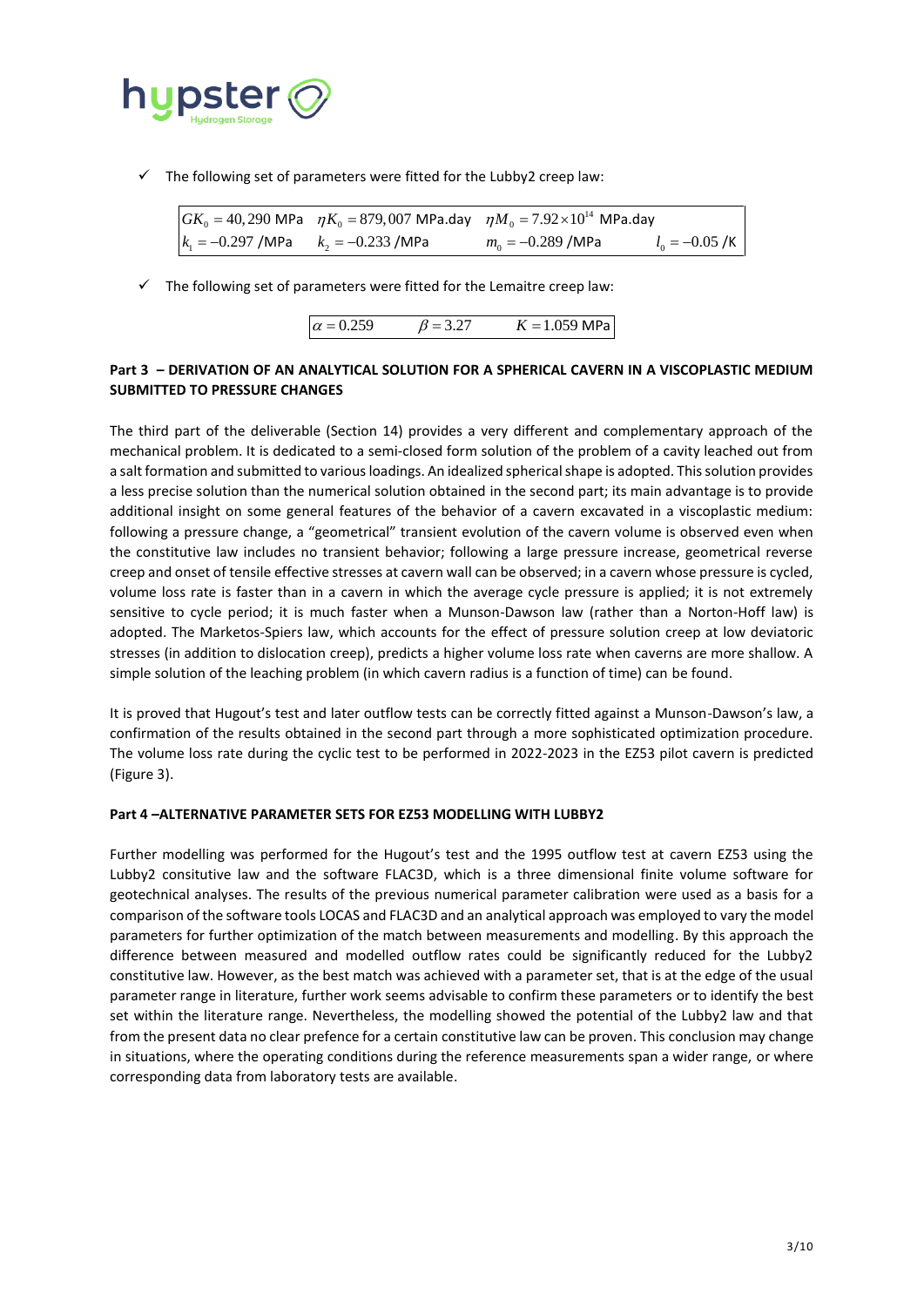

✓ An example Lubby2 parameter set with good agreement with the long-term outflow measurements:

| l Transient/Kelvin |                    |          | <b>Stationary/Maxwell</b> |            |          |           |
|--------------------|--------------------|----------|---------------------------|------------|----------|-----------|
| IG kO              | Eta k <sub>0</sub> | k1       | k2                        | lEtam0     | m0       | l IO      |
| l MPal             | [MPa.d]            | [1/MPa]  | ' <sup>[1/MPa]</sup>      | IMPa.dl    | [1/MPal  | 11/K      |
| $5.67E + 04$       | $2.00E + 06$       | $-0.600$ | $-0.300$                  | $2.80E+14$ | $-0.115$ | $-0.0500$ |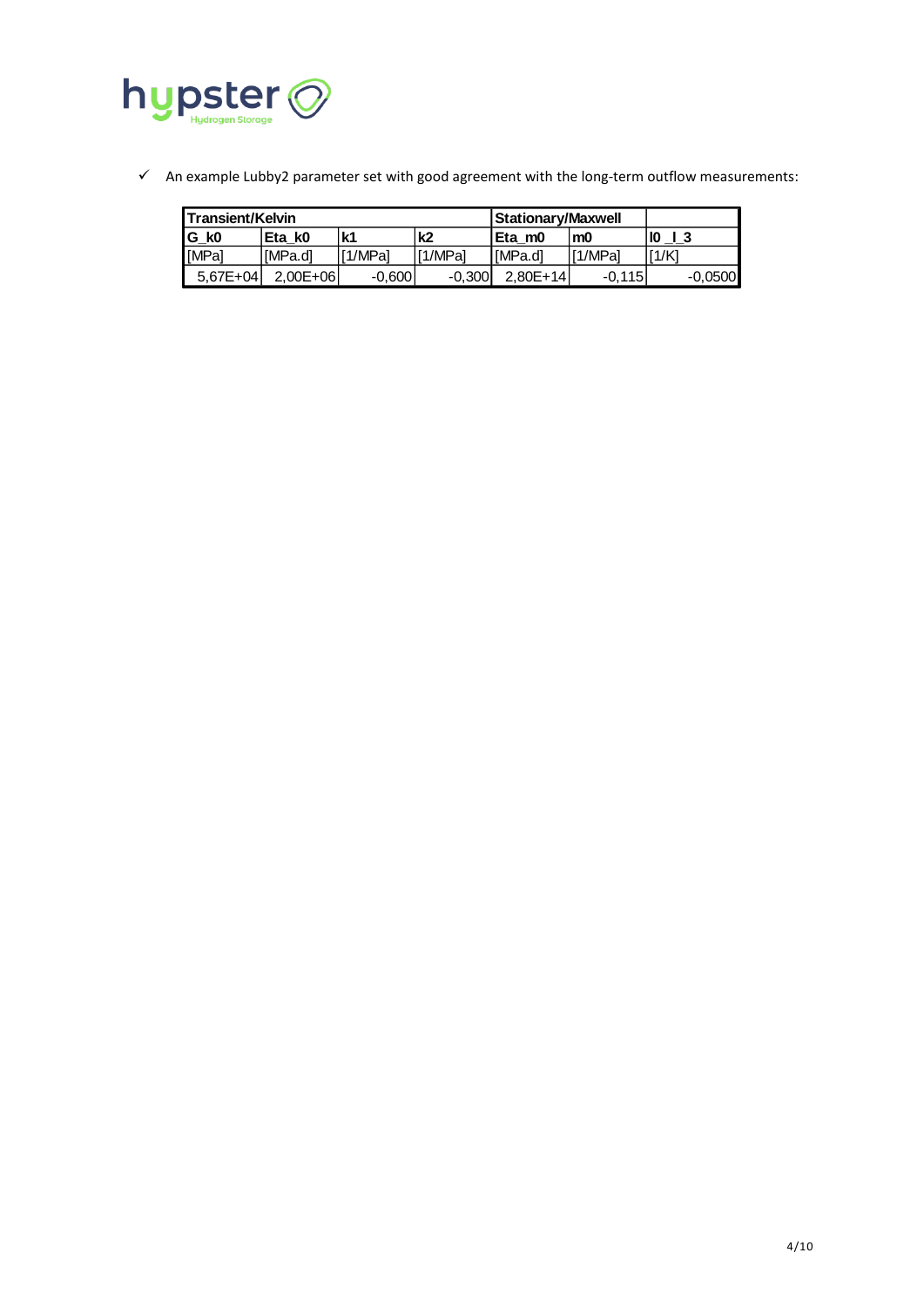



<span id="page-4-0"></span>**Figure 1. Six in situ tests performed in the EZ53 cavern. From top to bottom: Brine outflow tests performed after cavern creation; Temperature log; Cavern compressibility measurement; Hugout's test (transient mechanical behavior); Brine outflow test performed 13 years after cavern creation, Abandonment test.**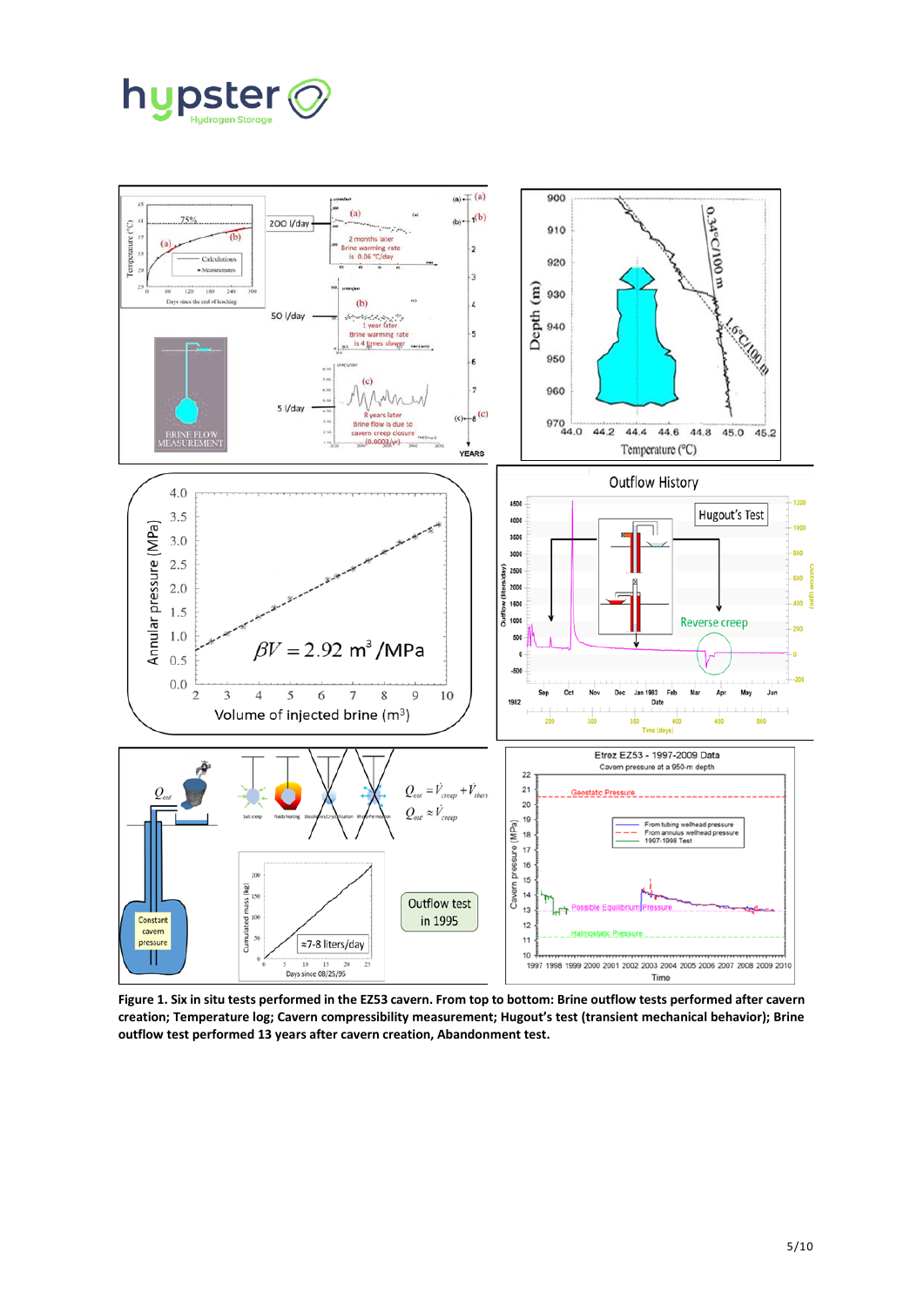



<span id="page-5-0"></span>**Figure 2. An example of an optimization procedure in which the best set of thermal parameters is searched for to fit measurements of cavern brine temperature. [LOCAS screenshot].**



<span id="page-5-1"></span>**Figure 3. Modelling of the cyclic test to be performed on the EZ53 cavern: prescribed pressure at cavern wall (left), and volume change (right) computed using two different sets of parameters.**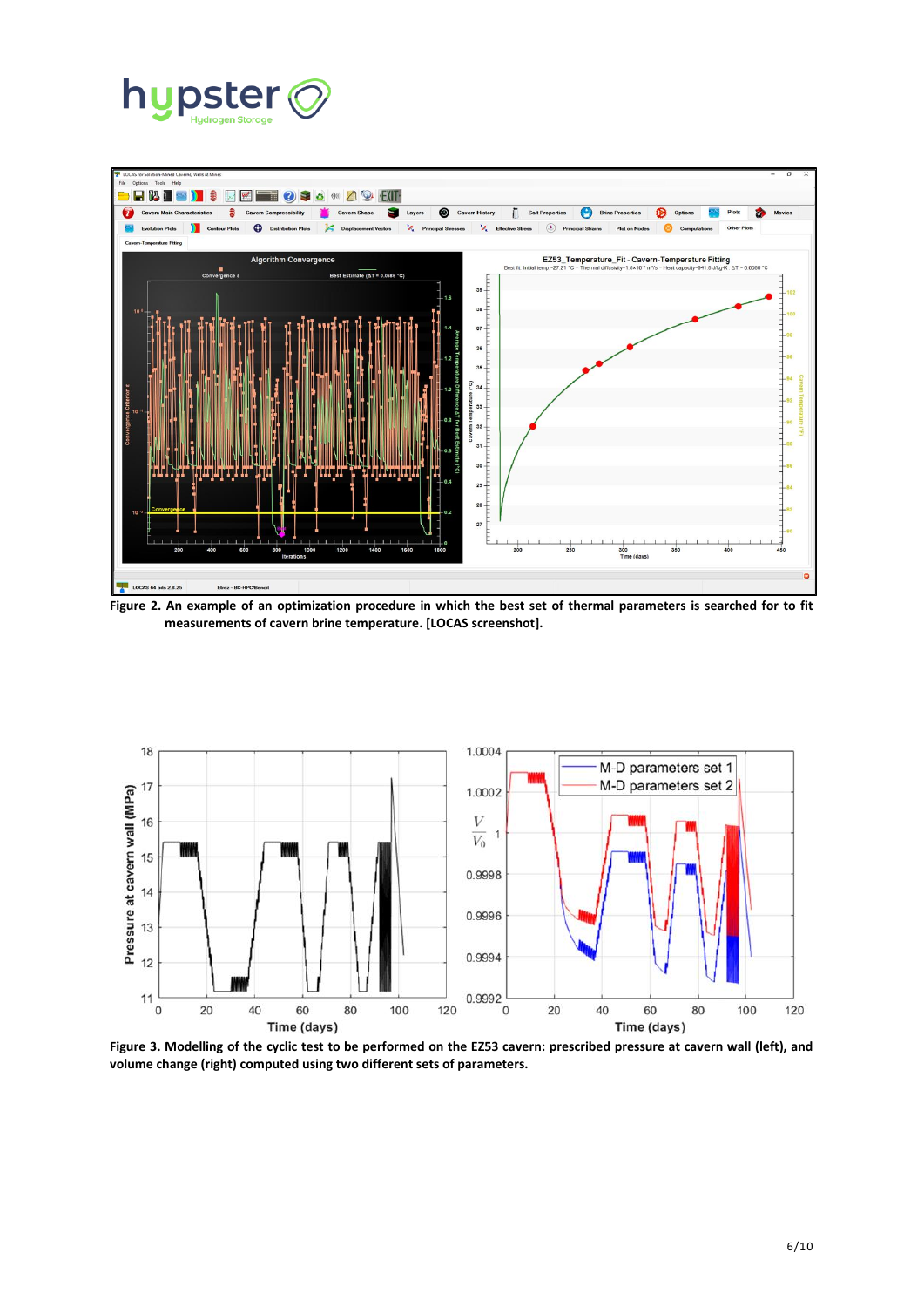

#### **SYNTHESIS**

Rock Mechanics studies for salt caverns generally consist of performing creep tests at the laboratory, adjusting the parameters of a creep law against tests data and performing numerical computations to predict the long term behavior of the caverns. There are possible flaws in this method. Results essentially depend on the choice of the creep law. This choice is based on the main features observed during tests which, in most cases, are a couple of months long (a two-month duration is typical) and during which, in most cases, the applied stress is kept constant. During such a period, sample behavior is transient: strain rate decreases more or less rapidly and it is difficult to infer from the strain rate observed at the end of the test what the strain rate will be one year or one decade later – the period of interest when predicting the behavior of a cavern. For this reason, the selection of the mathematical function which fits best the strain-vs-time observed curve is crucial (exponential, logarithmic, power law functions …). All these functions can provide a reasonably good fit against lab-test data, provided that the parameters of the fitting functions are correctly selected. However, when it comes to extrapolation to long periods of time, these functions will predict very different responses.

The methodology used for this deliverable is different. The results of a couple of creep tests performed several decades ago at Ecole Polytechnique and Ecole des Mines de Paris were available. However, the analysis performed by Armines/Ecole Polytechnique, Brouard Consulting and ESK mainly rely on in situ tests performed in the EZ53 cavern. More specifically, two tests were used. The first one, performed from days 93 to 253 (after end of EZ53 leaching), i.e., in 1982-1983, consisted of lowering abruptly cavern pressure from 114 bars (halmostatic pressure) to 80 bars, keeping this pressure constant during 160 days and measuring the fluid flowrate expelled from the cavern. This flowrate is deemed to be representative of cavern creep-closure rate, at least when account is taken of several other effects contributing to brine-outflow rate, the main such effect being brine slow warming and thermal expansion. The second test, performed in 1995, after a long period during which the cavern was kept quiescent (cavern pressure was halmostatic during this period), was also an outflow test: the wellhead was opened and the expelled flow rate was measured. This flowrate is deemed to be almost perfectly representative of the cavern creep-closure rate; secondary effects such as thermal expansion had almost exhausted themselves (thermal equilibrium has been reached in 1995), 13 years after cavern creation.

The two tests were selected as the first one put emphasis on cavern transient behavior following a cavern pressure drop, and the second one is more representative of cavern steady-state behavior – even if it was shown in Armines/Polytechnique contribution that, actually, steady-state creep closure rate in a salt cavern can be reached after a very long period – one century (or several decades) rather than one decade when cavern pressure is kept constant – because of the significance of the so-called "geometrical" transient behavior of a cavern: the slow redistribution of stresses in the rock mass.

Dozens of creep laws have been considered in the literature to describe the rheological behavior of salt. In many cases, it is assumed that the overall creep rate of a sample tested at the laboratory is the sum of a transient component (the "Kelvin" component) plus a steady state component (the "Maxwell" component). In fact, in this deliverable, four different constitutive laws are discussed: the Norton-Hoff law, the Munson-Dawson law, the Lubby2 law and the Lemaitre law. In simple terms, these laws can be characterized as a combination of nonlinear Kelvin and Maxwell components (the relation between strain rate and stress – non-linear dashpot -, or between strain and stress – non-linear spring -, are non-linear). The Norton-Hoff law includes no transient ("Kelvin") component. Conversely, the Lemaitre law includes no steady-state ("Maxwell") component. The Munson-Dawson includes both components; however, the transient component is not standard in that loading and unloading are not treated in a symmetrical manner; "reverse" rheological creep is not described; when the transient component is not taken into account, the Munson-Dawson (M-D) law reduces to the Norton-Hoff (N-H) law. The Lubby2 law also includes both components. However, the non-linear relations between strain rate and stress – or between strain and stress – are of the exponential type - rather than power laws in the case of the Munson-Dawson law. This law allows describing rheological reverse creep. The parameters of these two laws were fitted against the results of many laboratory testing campaigns – in the US, for the M-D law; and in Germany and the Netherlands for the Lubby2 law.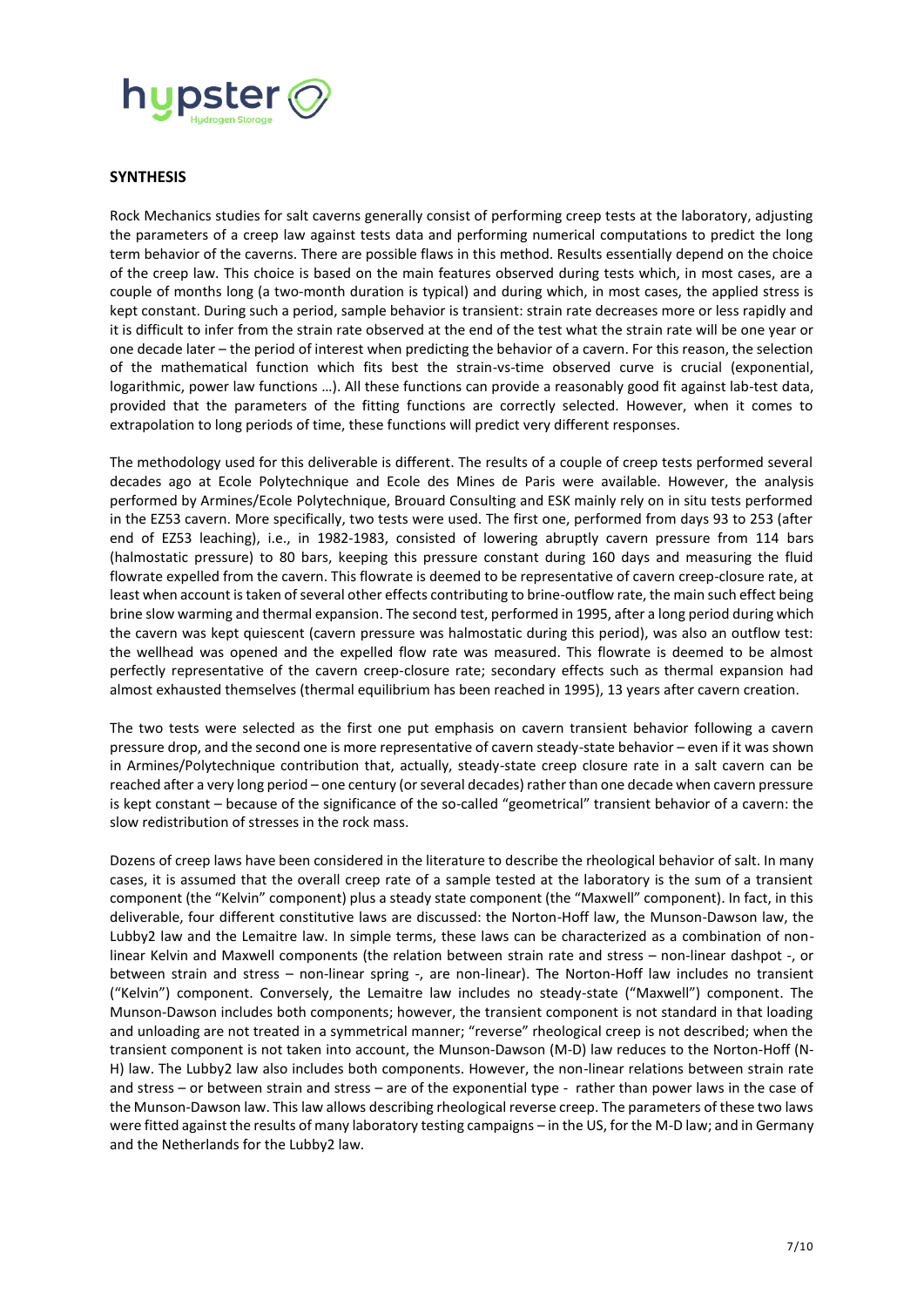

Armines/Ecole Polytechnique considered the N-H and M-D laws. A FEM or Finite Volume numerical method is not used, but, rather, a semi-closed form solution is developed. An idealized spherical shape is considered; as such, an extremely accurate computation (of volume loss rate, for instance) is not accessible. However, the set of parameters of the M-D law which fit the results of the two tests described above are not extremely different from those calculated by Brouard Consulting. A systematic optimization was not tried, the parameters were suggested by Brouard Consulting. The main interest of this method is that, beyond the computation of the EZ53 tests, it provides generic results from which general lessons can be drawn: when N-H law is used, transient "geometrical" volume loss rate is observed, due to the slow redistribution of stresses in the rock mass, although this law does not include "rheological" transient creep. When cavern pressure is kept constant after a rapid pressure decrease, this "geometrical" transient behavior is active during one century; in the case of the M-D law, both "geometrical" and "rheological" transient behaviors are active; however, the rheological transient behavior exhausts itself after 5 years, typically. Geometrical reverse creep (originating in stress redistribution in the rock mass) is observed following a rapid and severe pressure increase in the cavern. The "cyclic" test which will be performed in 2023 in the EZ53 cavern was also modelled; it provides interesting results (when creep closure rate in considered, cycle amplitude plays a major role; the effect of cycle period is much less pronounced.) Volume loss rate was also computed when cavern growth during leaching is taken into account (a "moving boundary" problem), an effect which is not discussed in standard numerical computations.

Brouard-Consulting considered three constitutive laws: the Lemaitre law, the Munson-Dawson law and the "strain hardening" Lubby 2 law and used LOCAS, its commercial software dedicated to salt caverns behavior. LOCAS is a two and three dimensional finite element software for geotechnical analyses. LOCAS takes into account, in addition to creep closure, such phenomena as brine warming, additional dissolution/crystallization and permeation. The methodology adopted by Brouard Consulting includes an automatic optimization approach (several thousand runs were perfomed) which is likely to be the first of its kind performed in the case of a salt cavern. Both outflow tests are computed during each run (they are not computed separately). Lemaitre law provides a fairly good fit against the Hugout's test (and against laboratory tests performed at Ecole des Mines de Paris; however, computation of the 1995 outflow test underestimates by one order of magnitude the asobserved outflow rate. This was expected as this law, which provides relatively good results in the case of a pressure-cycled cavern, includes no steady-state (Maxwell) component. Munson-Dawson law provides a good calibration of the results of both tests. The 1995 flow rate is overestimated by a small amount. Lubby2 law provides poorer results (especially during the initial 15-day period following immediately the initial pressure drop, during which the actual flow rate is underestimated).

ESK also considered the "strain hardening" Lubby2 law and the FLAC3D commercial software was used. FLAC3D is a three dimensional finite volume software for geotechnical analyses. FLAC3D includes *engineering design, thermal and geothermal influences, and factor-of-safety prediction.* ESK observed that the automated calibration performed by Brouard Consulting, using the commercial LOCAS software together with the Lubby2 model, did not lead to a fully satisfactory result (when calibration of the parameters of this law against the two EZ53 tests is considered) and selected a different approach. 30 cases were modeled using sets of parameters obtained on other salt caverns site. Cavern evolution during the 800 first days after cavern creation was modeled. The latest period of the Hugout's test is correctly reproduced; the end of the Hugout's test is qualitatively well reproduced, as reverse rheological creep is observed, which is consistent with Armines/Ecole Polytechnique prediction. However, the initial response of the cavern (immediately after the pressure change) is less accurately described than what was obtained by Brouard Consulting using Lubby2. The 1995 outflow test was computed assuming that steady state was reached (the effects of the Hugout's test are assumed to have exhausted themselves), an assumption which is not fully correct when Armines/Ecole Polytechnique results are considered, but led to a satisfactory comparison with the results of the 1995 test. Generally speaking, the ESK set of parameters gives an important weight to the steady state component of the Lubby2 law (when compared with other sets of the literature).

As underlined by ESK,"the range of operating parameters during the historical tests at EZ53 was limited" (cavern pressure dropped from 11.4 MPa to 8 MPa, instead of 5-6 MPa when the expected operating conditions of an hydrogen storage are considered; in addition, Hugout's test was not cyclic; cyclic operating conditions might put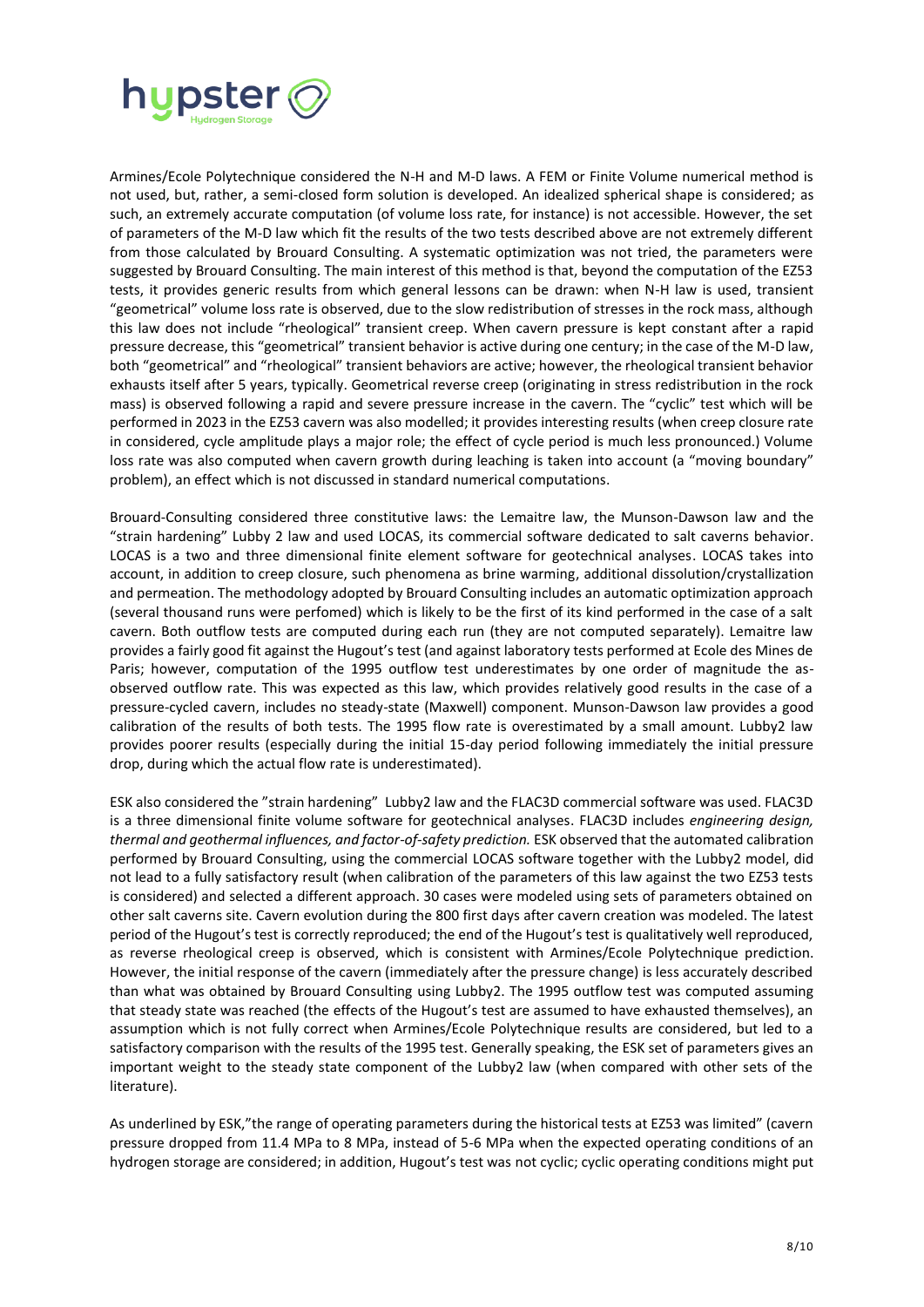

an emphasis on the transient (Kelvin) component of the creep law.) and "a clearer preference for a certain creep law might result from tests during which a wider parameter range is covered".

As a conclusion, discrepancies remain between the results provided by the different approaches; in addition, the range of cavern pressures applied during the two tests (and, maybe more important, the absence of a cyclic loading during these tests) are not fully representative of the operating conditions in a hydrogen cavern. However, this approach constitutes a remarkable (and not frequent) attempt to base the calibration of a constitutive law on the actual behavior of a salt cavern – rather than on the data resulting from laboratory tests only. Further in situ tests performed in the frame of the Hypster project may provide an opportunity to fine-tune this calibration, especially when transient behavior is considered. For instance, rheological reverse creep may prove to play a significant role during cyclic tests. Generally speaking, this first attempt, performed by three different teams, is fully representative of the innovative Hypster approach of the calibration problem.